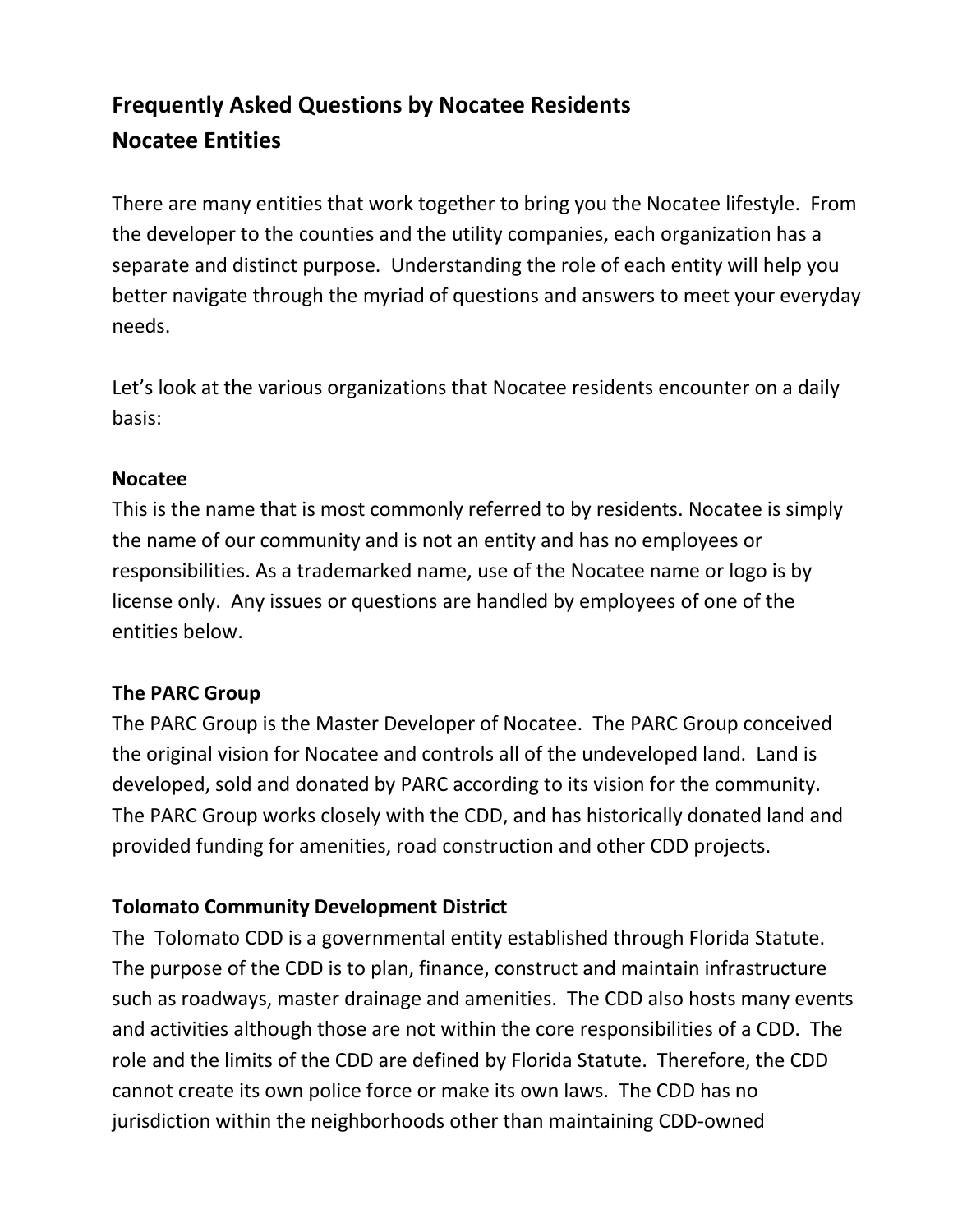properties and acting as a taxing authority through the collection of CDD assessments. The CDD owns and maintains the Splash and Spray Waterparks, Greenleaf Park, Cypress Park, Twenty Mile Park, Twenty Mile Post, Addison Park, Lakeside Park, and the greenway trail paths. The CDD also owns much of the preserve areas. Rentals of Crosswater Hall and the CDD park pavilions is exclusively through the CDD. The CDD also maintains the landscaping on the major roadways including Nocatee Parkway, Crosswater Boulevard, Preservation Trail and Valley Ridge Boulevard. The PARC Group has granted the CDD with a license to use the name Nocatee for certain specific purposes. David Ray, the Community Manager, is an employee of Governmental Management Services, which is engaged by the CDD.

# **Homeowners Association**

The purpose of an HOA is to maintain the common areas and neighborhood parks within a particular neighborhood. The HOA creates and enforces neighborhood rules known as Covenants and Restrictions. Once a neighborhood is substantially completed, the responsibility of the HOA is turned over the neighborhood residents. Each HOA in Nocatee is independent and has no affiliation with the developer, the CDD, or any other HOA.

# **St Johns County / City of Jacksonville**

Both Duval and St. Johns Counties play an integral role within Nocatee that is distinct and separate from the other entities. The School Boards have sole and exclusive control and responsibility over determining when new schools will be constructed and the zoning for each school. The counties are responsible for law enforcement, including traffic violations and golf cart regulation enforcement. With the exception of gated neighborhoods, most neighborhood roads are owned and maintained by the counties, although the responsibility for landscape maintenance is held by the CDD or HOA . The County is responsible for sidewalk maintenance and repair.

# **Utilities**

Jacksonville Electric Authority (JEA) and Florida Power & Light (FPL) are generally responsible for street lights and other utilities. To report a streetlight outage in the